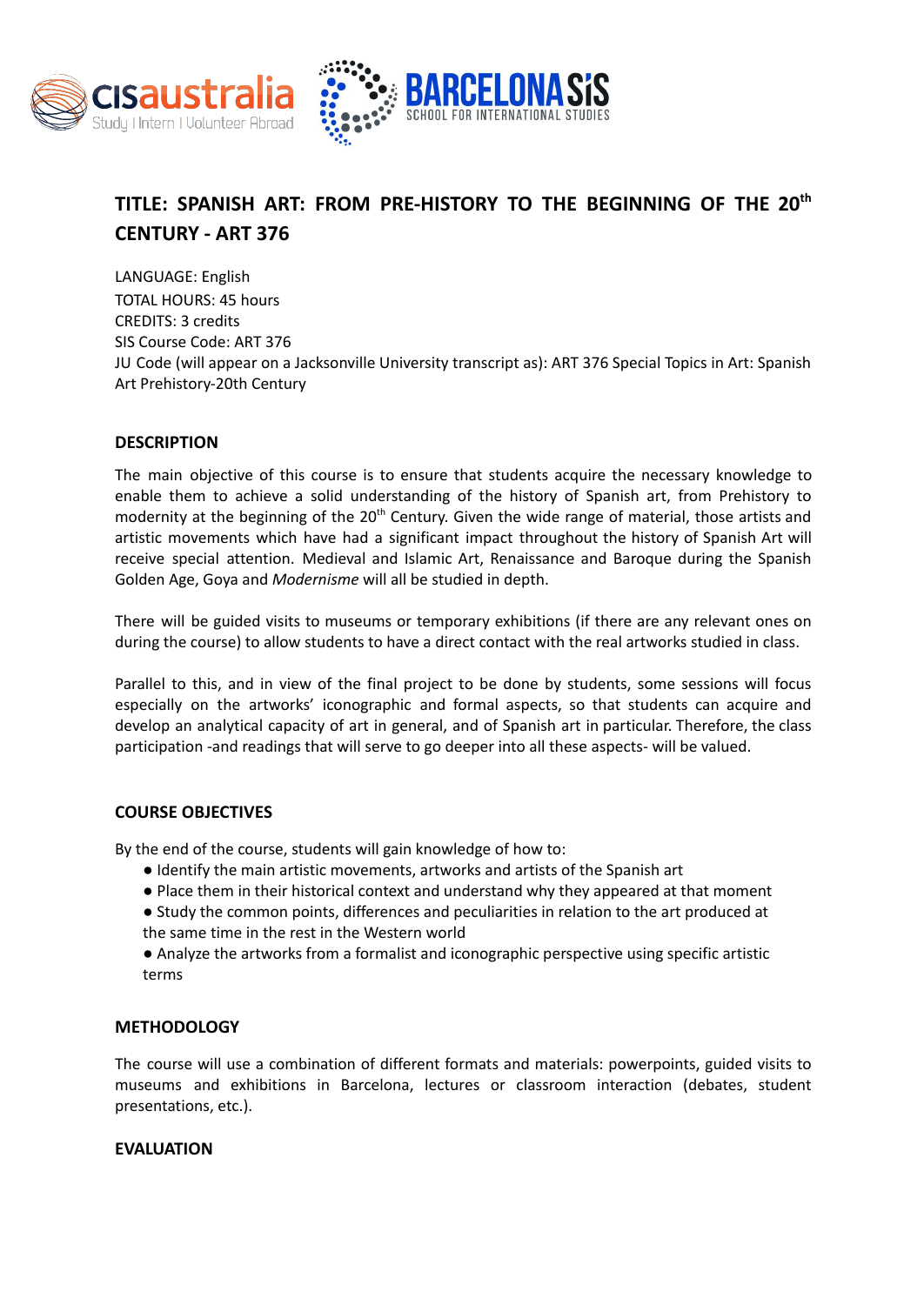

Attendance to classes and field trips is mandatory; poor attendance will affect the final grade of the student as well as the everyday participation grade.

The final grade consists of four different parts: class participation, a midterm written exam, a final written exam, and a final project:

The breakdown of grades is made up as follows:

| - Class participation             |  |
|-----------------------------------|--|
| (includes attendance,             |  |
| active and positive attitude,     |  |
| and readings done in class)       |  |
| - Midterm written exam<br>25%     |  |
| 25%<br>- Final written exam       |  |
| - Final project<br>30%            |  |
| (includes its class presentation) |  |

**Class Participation:** Active class participation includes coming to class prepared and on time, having read the material for that day and show active reflection on that material, answering questions from the professor, generating questions and engaging in group activities using required reading for that day. Students are encouraged to express their opinions in class with the professor and the other students.

**Exams:** Both the midterm and the final exams may contain a mix of short answer and essay questions aimed to test the students' full comprehension of facts and the ability to argue his/her opinions based on class material.

The guidelines for exams are as follows:

- Any student found cheating will automatically fail this examination. Additional sanctions may be imposed.
- Talking or communicating with other students during the examination is forbidden.
- Desks must be cleared of all books, notes and papers. All unauthorized materials must be put away and remain out of sight throughout the examination.
- All telephones and electronic devices must be turned completely off during the exam.
- Students arriving later than 15 minutes will not be allowed into the classroom to take the examination, subject to the decision of the instructor.
- At the end of the examination students will remain seated until their papers are collected. No one may leave the room until excused.
- Should assistance be required, students will attract the attention of the instructor.
- Failure to follow these rules will automatically lead to failure of this examination.

**Presentations:** Apart from daily participation in class, each student will have to give a presentation in class, related to the final project explained below.

**Final Project:** The final project is an individual work and consists of both a written report and an oral presentation. By the first week of class, students will choose an artwork from a list that the teacher will facilitate and linked to the syllabus. Students will be required to carry out a personal analysis and interpretation of an artwork.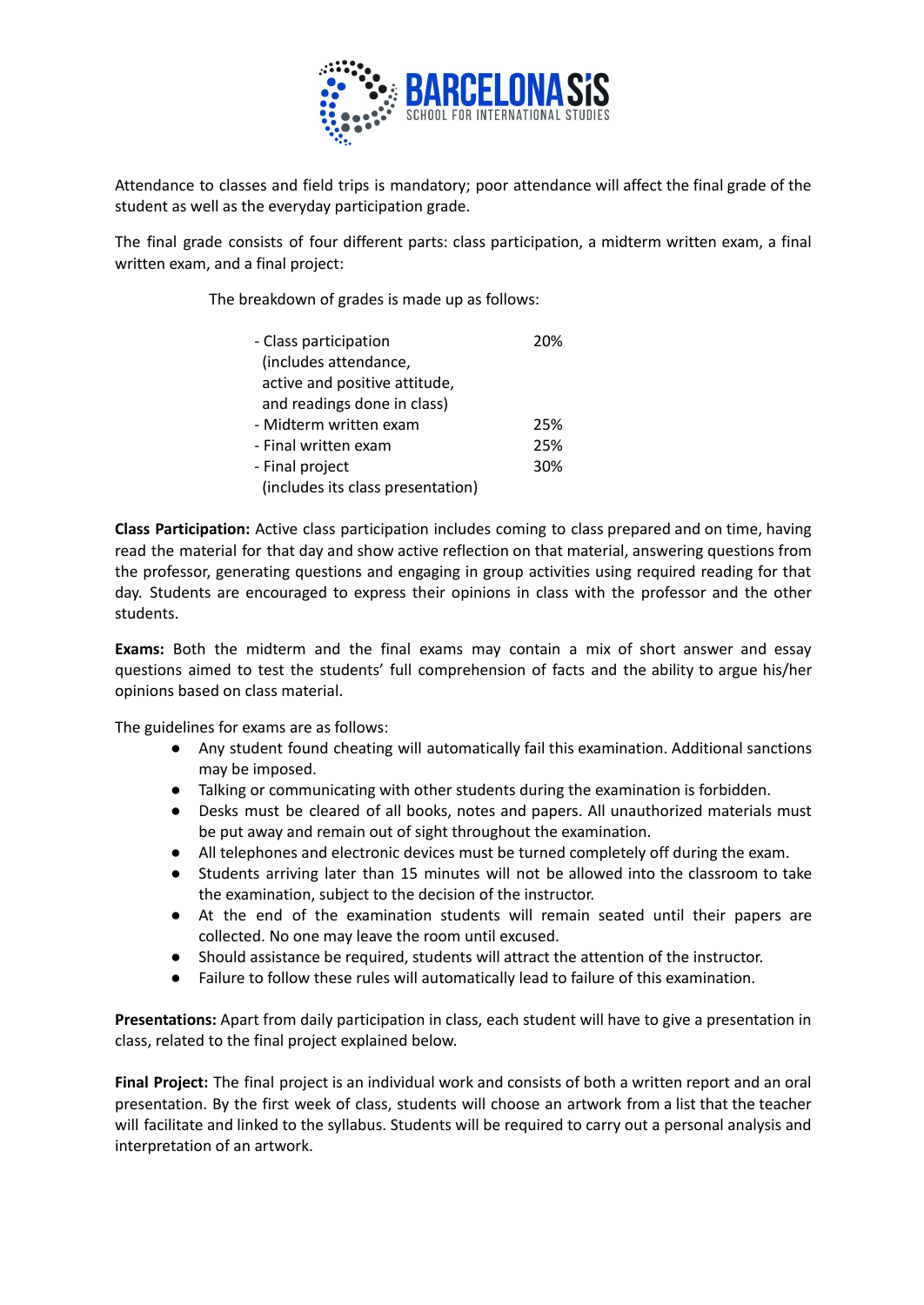

Students will have the support of the teacher who will guide them and resolve any doubts that may arise. He will give the guidelines of how to view and to study an artwork in class, and will also guide them at three points: choice of artwork, status of the report before oral presentation, and delivery of the project both in paper and in PDF format on the day of the final written exam. This final report will take into account the corrections and suggestions arising from their presentation to their classmates, and it will have to include a bibliographical list of scholarly sources used to support their findings.

It is hoped that the student will develop critical and original thinking as well as analytical reflection.

# **FIELD STUDIES**

Each course will include a minimum of 2 field studies. These field studies will be directly related to the course work, and may include visits to monuments, companies, government buildings, or museums. A potential field study may include a visit to MNAC, as it holds the best historical art collection in Barcelona, covering the different periods studied in class.

## **ACADEMIC INTEGRITY**

SIS programs foster critical thinking and intellectual development of its students. In doing so, SIS requires that students introduce their original thoughts, opinions, and ideas in all of their assignments with the support of cited sources. Any violations of academic integrity- such as cheating, plagiarism, self-plagiarism, academic misconduct, fabrication, misuse or misrepresentation of research, and noncompliance - may result in an automatic "F" or immediate dismissal from the program if the student falls below the minimum number of credits required for the term; 12 credits during the semester, or 3 hours during the summer.

**Cheating**: Any action that violates the rules and guidelines given by the instructor for submitting assignments or exams.

**Plagiarism:** Any action that presents the ideas, opinions, research, etc. of another as your own.

- Directly copying another's work without citing sources
- Submitting another person's work into your own without properly citing the source(s) used.
- Paraphrasing another person's work without providing appropriate citations

**Self-Plagiarism:** Submitting a piece of one's own work to receive credit for multiple assignments in one or more class.

**Academic Misconduct:** Any act that impedes or threatens the open exchange, expression, or flow of information or fair evaluation of students. This includes intimidation and complicity in any acts or attempts to interfere with the ethical and fair submission and evaluation of student work.

**Fabrication:** Providing inaccurate or false information, including research findings, quotes, and cited sources, etc.

**Non-Compliance:** Failure to comply with the values, objectives, and procedures contained in this policy.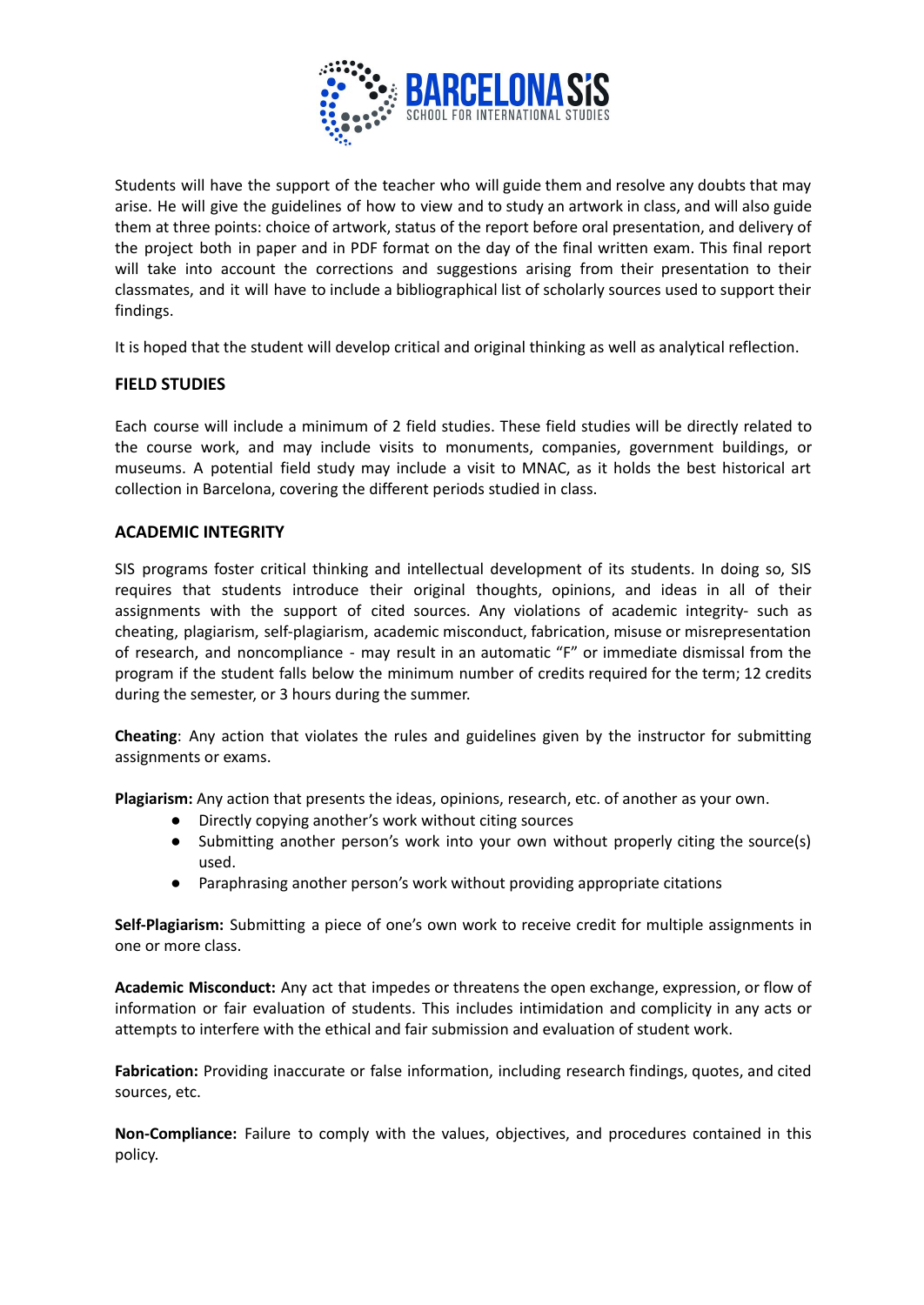

As SIS is accredited by Jacksonville University, students are held accountable to JU's [Academic](https://drive.google.com/file/d/1PyZmN0EAH1o4bKVZdzxVyKw-wdiwXewx/view) [Integrity](https://drive.google.com/file/d/1PyZmN0EAH1o4bKVZdzxVyKw-wdiwXewx/view) and Code of Conduct. You are expected to read and understand the JU terms and regulations of Academic Misconduct.

[\(https://drive.google.com/file/d/1PyZmN0EAH1o4bKVZdzxVyKw-wdiwXewx/view\)](https://drive.google.com/file/d/1PyZmN0EAH1o4bKVZdzxVyKw-wdiwXewx/view)

## **ATTENDANCE POLICY**

**Semester**: Students are allowed THREE absences throughout the semester without penalty. Starting with the fourth absence, the student's FINAL GRADE will be lowered by a fraction of a letter (1/3 of a letter grade). For example, if a student has 4 absences and a final grade of B+, the grade will be lowered to a B, if 5 absences the grade is lowered to B-.

**Summer**: Students are allowed TWO absences throughout the summer without penalty. Starting with the third absence, the student's FINAL GRADE will be lowered by a fraction of a letter (1/3 of a letter grade). For example, if a student has 4 absences and a final grade of B+, the grade will be lowered to a B, if 5 absences the grade is lowered to B-.

\**January Term students are allowed TWO absences as well.*

There are NO excused absences. If a student misses class because s/he is sick, that counts as one of the allowed absences. No excused absences and no excuses.

Quizzes, exams and participation points that are missed because of an absence cannot be recuperated.

Students that arrive late 5 minutes or more will receive a 0 for participation for the day.

| <b>SESSION</b> | <b>CONTENT</b>                                                                         |
|----------------|----------------------------------------------------------------------------------------|
| $\mathbf{1}$   | Introduction:                                                                          |
|                | Course and Syllabus Presentation                                                       |
| $\overline{2}$ | - Pre historic manifestations in the Iberian Peninsula: Paleolithic art (Altamira) and |
|                | east coast Neolithic painting                                                          |
|                | - Mediterranean colonies and their artistic influence in the Peninsula: Pre-Roman      |
|                | peoples                                                                                |
| 3              | Hispania Romana: Architecture, sculpture, mosaics                                      |
| $\overline{4}$ | - Islamic Art: The mosque; The Giralda; Medina-Azahara; The Alhambra                   |
|                | - Hispanic-Muslim Art: Mudéjar and Mozarabic art. Nazarí art                           |
| 5              | - Hispanic-Visigothic art                                                              |
|                | - Pre-Romanesque manifestations                                                        |
| 6              | Spanish Romanesque.                                                                    |
|                | The pilgrimages to Santiago de Compostela                                              |
| 7              | International Gothic:                                                                  |
|                | architecture and painting in Spain                                                     |
| 8              | FIELD STUDY #1                                                                         |

# **COURSE CONTENT**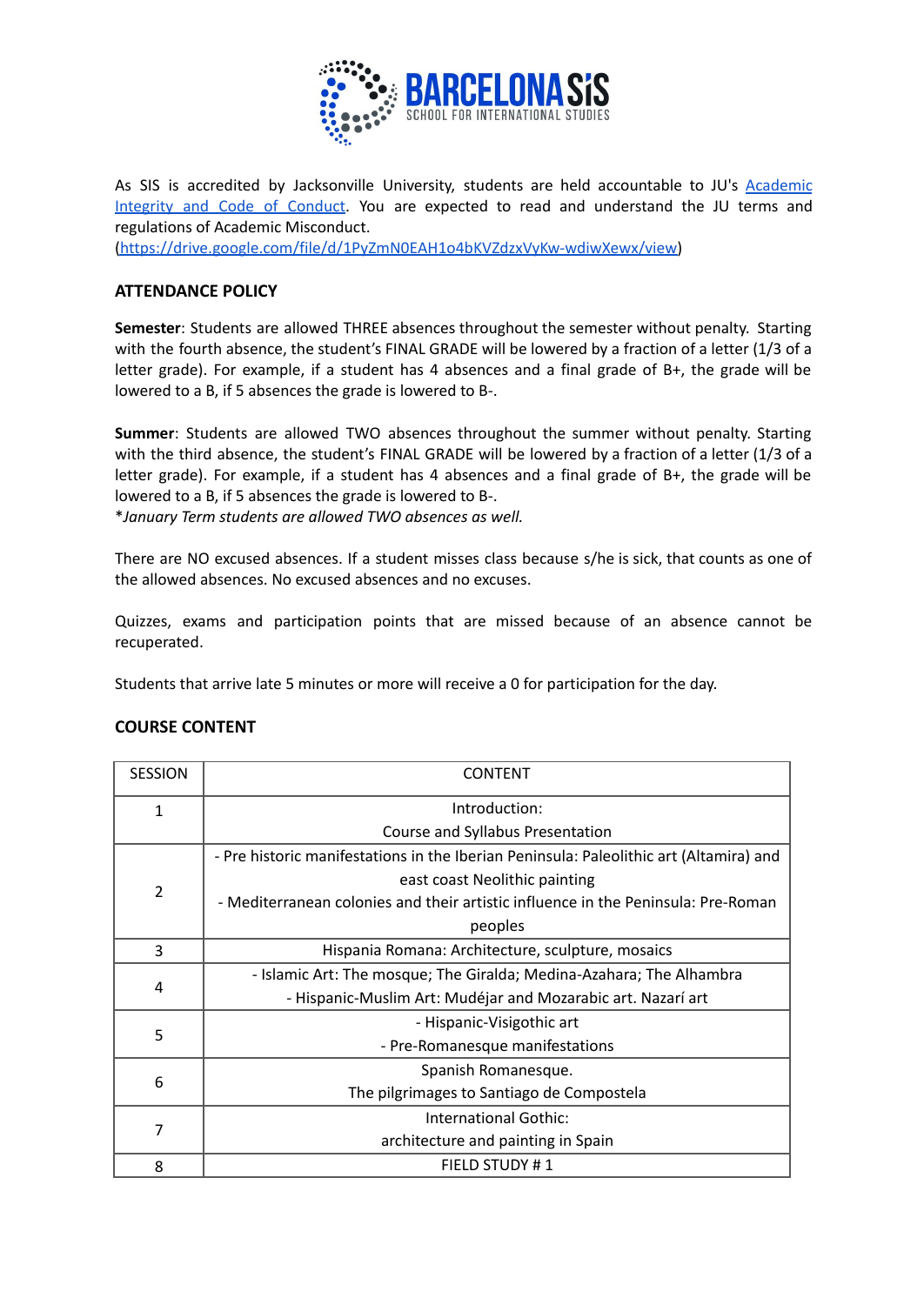

| 9  | Renaissance and Spanish Plateresque. Universities and hospitals. The Escorial  |
|----|--------------------------------------------------------------------------------|
| 10 | <b>MIDTERM REVIEW</b>                                                          |
| 11 | <b>MIDTERM EXAM</b>                                                            |
| 12 | International Mannerism:                                                       |
|    | the painting of El Greco                                                       |
| 13 | The Golden Age. The Baroque                                                    |
| 14 | <b>Great Baroque Masters I:</b>                                                |
|    | Ribera, Zurbarán, Murillo                                                      |
| 15 | <b>Great Baroque Masters II:</b>                                               |
|    | Velázquez                                                                      |
| 16 | Goya and the Spanish 18 <sup>th</sup> Century                                  |
| 17 | The long 19 <sup>th</sup> Century I:                                           |
|    | Neoclassicism and Romanticism                                                  |
| 18 | The long 19 <sup>th</sup> Century II:                                          |
|    | Realism. Sorolla and the echo of Impressionism in Spain                        |
| 19 | FIELD STUDY #2                                                                 |
| 20 | Catalan Modernisme:                                                            |
|    | Gaudí and the other great names in architecture: Lluís Domènech i Muntaner and |
|    | Josep Puig i Cadafalch                                                         |
| 21 | Modernisme as a total work of art: painting, sculpture and decorative arts     |
| 22 | <b>FINAL PROJECT PRESENTATIONS</b>                                             |
| 23 | FIELD STUDY #3                                                                 |
| 24 | <b>FINAL REVIEW</b>                                                            |
| 25 | <b>FINAL EXAM</b>                                                              |

*\*Number of sessions and order of assignments may vary depending on term.*

### **BIBLIOGRAPHY**

### **Required Readings**

- Brown, J. (1998). *Painting in Spain 1500-1700.* New Haven-London: Yale University Press-Pelican Art History
- Giménez, C., Reuter, A. & Calvo Serraller, F. (2006). *Spanish Painting from El Greco to Picasso: Time, Truth and History.* Alcobendas, Madrid-New York: TF Editores-Solomon R. Guggenheim Foundation, exhibition catalogue
- Moffitt, J. F. (1999). *The Arts in Spain.* London: Thames & Hudson.
- Murray, L. (1995, 1<sup>st</sup> edition 1967). "The Renaissance in Spain", in *The High Renaissance and Mannerism. Italy, the North and Spain 1500-1600*. London: Thames & Hudson, 263-276
- Pérez Fernández, J. M & Hernando Cubillos, J. (2004). *Spain in Perspective. An Introduction to its History, Art and Culture*. Granada: Universidad de Granada
- Riquer, B. de & Permanyer, L (ed.) (2003). *Modernismo: Architecture and Design in Spain*. New York: Monacelli Press
- Suhrawardy, S. (2005). *The Art of the Mussulmans in Spain*. Oxford: Oxford University Press